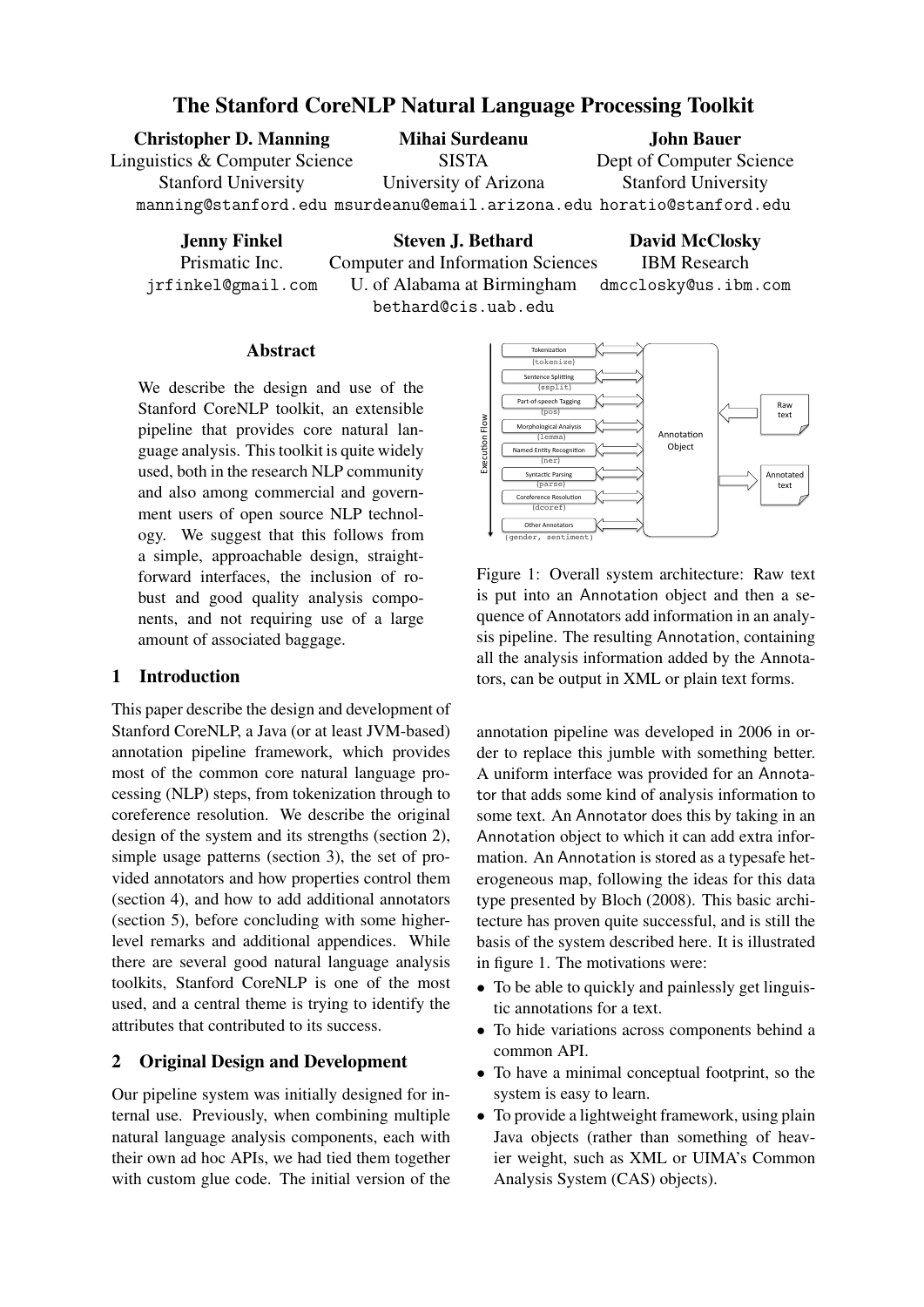In 2009, initially as part of a multi-site grant project, the system was extended to be more easily usable by a broader range of users. We provided a command-line interface and the ability to write out an Annotation in various formats, including XML. Further work led to the system being released as free open source software in 2010.

On the one hand, from an architectural perspective, Stanford CoreNLP does not attempt to do everything. It is nothing more than a straightforward pipeline architecture. It provides only a Java API.<sup>1</sup> It does not attempt to provide multiple machine scale-out (though it does provide multi-threaded processing on a single machine). It provides a simple concrete API. But these requirements satisfy a large percentage of potential users, and the resulting simplicity makes it easier for users to get started with the framework. That is, the primary advantage of Stanford CoreNLP over larger frameworks like UIMA (Ferrucci and Lally, 2004) or GATE (Cunningham et al., 2002) is that users do not have to learn UIMA or GATE before they can get started; they only need to know a little Java. In practice, this is a large and important differentiator. If more complex scenarios are required, such as multiple machine scale-out, they can normally be achieved by running the analysis pipeline within a system that focuses on distributed workflows (such as Hadoop or Spark). Other systems attempt to provide more, such as the UIUC Curator (Clarke et al., 2012), which includes intermachine client-server communication for processing and the caching of natural language analyses. But this functionality comes at a cost. The system is complex to install and complex to understand. Moreover, in practice, an organization may well be committed to a scale-out solution which is different from that provided by the natural language analysis toolkit. For example, they may be using Kryo or Google's protobuf for binary serialization rather than Apache Thrift which underlies Curator. In this case, the user is better served by a fairly small and self-contained natural language analysis system, rather than something which comes with a lot of baggage for all sorts of purposes, most of which they are not using.

On the other hand, most users benefit greatly from the provision of a set of stable, robust, high

quality linguistic analysis components, which can be easily invoked for common scenarios. While the builder of a larger system may have made overall design choices, such as how to handle scaleout, they are unlikely to be an NLP expert, and are hence looking for NLP components that just work. This is a huge advantage that Stanford CoreNLP and GATE have over the empty toolbox of an Apache UIMA download, something addressed in part by the development of wellintegrated component packages for UIMA, such as ClearTK (Bethard et al., 2014), DKPro Core (Gurevych et al., 2007), and JCoRe (Hahn et al., 2008). However, the solution provided by these packages remains harder to learn, more complex and heavier weight for users than the pipeline described here.

These attributes echo what Patricio (2009) argued made Hibernate successful, including: (i) do one thing well, (ii) avoid over-design, and (iii) up and running in ten minutes or less! Indeed, the design and success of Stanford CoreNLP also reflects several other of the factors that Patricio highlights, including (iv) avoid standardism, (v) documentation, and (vi) developer responsiveness. While there are many factors that contribute to the uptake of a project, and it is hard to show causality, we believe that some of these attributes account for the fact that Stanford CoreNLP is one of the more used NLP toolkits. While we certainly have not done a perfect job, compared to much academic software, Stanford CoreNLP has gained from attributes such as clear open source licensing, a modicum of attention to documentation, and attempting to answer user questions.

### 3 Elementary Usage

A key design goal was to make it very simple to set up and run processing pipelines, from either the API or the command-line. Using the API, running a pipeline can be as easy as figure 2. Or, at the command-line, doing linguistic processing for a file can be as easy as figure 3. Real life is rarely this simple, but the ability to get started using the product with minimal configuration code gives new users a very good initial experience.

Figure 4 gives a more realistic (and complete) example of use, showing several key properties of the system. An annotation pipeline can be applied to any text, such as a paragraph or whole story rather than just a single sentence. The behavior of

<sup>&</sup>lt;sup>1</sup>Nevertheless, it can call an analysis component written in other languages via an appropriate wrapper Annotator, and in turn, it has been wrapped by many people to provide Stanford CoreNLP bindings for other languages.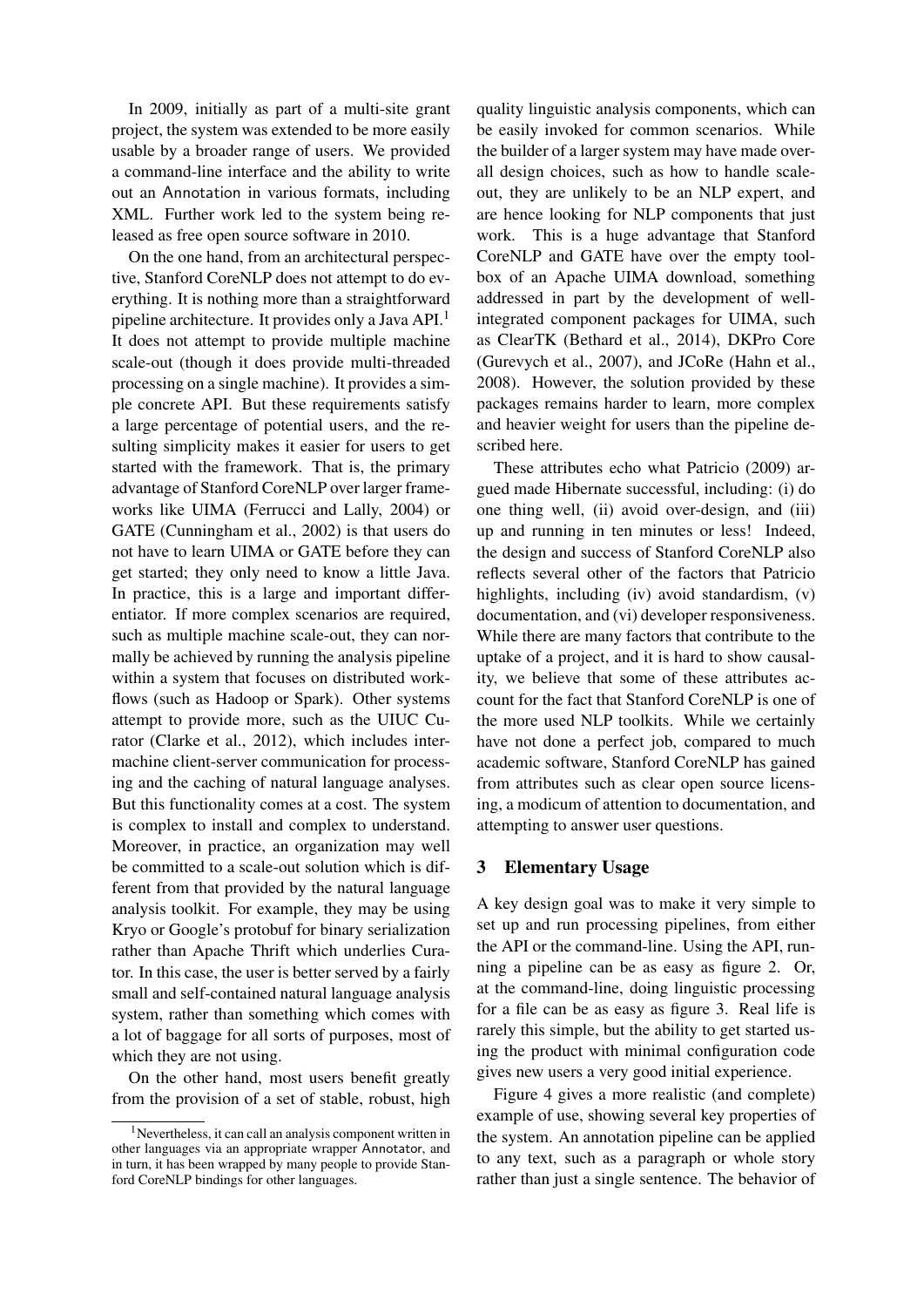```
Annotator pipeline = new StanfordCoreNLP();
Annotation annotation = new Annotation(
    "Can you parse my sentence?");
pipeline.annotate(annotation);
```
Figure 2: Minimal code for an analysis pipeline.

```
export StanfordCoreNLP_HOME /where/installed
java -Xmx2g -cp $StanfordCoreNLP_HOME/*
    edu.stanford.nlp.StanfordCoreNLP
    -file input.txt
```
Figure 3: Minimal command-line invocation.

```
import java.io.*;
import java.util.*;
import edu.stanford.nlp.io.*;
import edu.stanford.nlp.ling.*;
import edu.stanford.nlp.pipeline.*;
import edu.stanford.nlp.trees.*;
import edu.stanford.nlp.trees.TreeCoreAnnotations.*;
import edu.stanford.nlp.util.*;
public class StanfordCoreNlpExample {
  public static void main(String[] args) throws IOException {
    PrintWriter xmlOut = new PrintWriter("xmlOutput.xml");
    Properties props = new Properties();
     props.setProperty("annotators",
"tokenize, ssplit, pos, lemma, ner, parse");
     StanfordCoreNLP pipeline = new StanfordCoreNLP(props);
Annotation annotation = new Annotation(
         "This is a short sentence. And this is another.");
    pipeline.annotate(annotation);
    pipeline.xmlPrint(annotation, xmlOut);
    // An Annotation is a Map and you can get and use the
        various analyses individually. For instance, this
    // gets the parse tree of the 1st sentence in the text.
    List<CoreMap> sentences = annotation.get(
         CoreAnnotations.SentencesAnnotation.class);
    if (sentences != null kb sentences size() > 0) {
      CoreMan sentence = sentences.get(0):
      Tree tree = sentence.get(TreeAnnotation.class);
      PrintWriter out = new PrintWriter(System.out);
       out.println("The first sentence parsed is:");
      tree.pennPrint(out);
    \overline{1}}
}
```
Figure 4: A simple, complete example program.

annotators in a pipeline is controlled by standard Java properties in a Properties object. The most basic property to specify is what annotators to run, in what order, as shown here. But as discussed below, most annotators have their own properties to allow further customization of their usage. If none are specified, reasonable defaults are used. Running the pipeline is as simple as in the first example, but then we show two possibilities for accessing the results. First, we convert the Annotation object to XML and write it to a file. Second, we show code that gets a particular type of information out of an Annotation and then prints it.

Our presentation shows only usage in Java, but the Stanford CoreNLP pipeline has been wrapped by others so that it can be accessed easily from many languages, including Python, Ruby, Perl, Scala, Clojure, Javascript (node.js), and .NET languages, including C# and F#.

## 4 Provided annotators

The annotators provided with StanfordCoreNLP can work with any character encoding, making use of Java's good Unicode support, but the system defaults to UTF-8 encoding. The annotators also support processing in various human languages, providing that suitable underlying models or resources are available for the different languages. The system comes packaged with models for English. Separate model packages provide support for Chinese and for case-insensitive processing of English. Support for other languages is less complete, but many of the Annotators also support models for French, German, and Arabic (see appendix B), and building models for further languages is possible using the underlying tools. In this section, we outline the provided annotators, focusing on the English versions. It should be noted that some of the models underlying annotators are trained from annotated corpora using supervised machine learning, while others are rulebased components, which nevertheless often require some language resources of their own.

tokenize Tokenizes the text into a sequence of tokens. The English component provides a PTBstyle tokenizer, extended to reasonably handle noisy and web text. The corresponding components for Chinese and Arabic provide word and clitic segmentation. The tokenizer saves the character offsets of each token in the input text.

cleanxml Removes most or all XML tags from the document.

ssplit Splits a sequence of tokens into sentences.

- truecase Determines the likely true case of tokens in text (that is, their likely case in well-edited text), where this information was lost, e.g., for all upper case text. This is implemented with a discriminative model using a CRF sequence tagger (Finkel et al., 2005).
- pos Labels tokens with their part-of-speech (POS) tag, using a maximum entropy POS tagger (Toutanova et al., 2003).
- lemma Generates the lemmas (base forms) for all tokens in the annotation.

gender Adds likely gender information to names.

ner Recognizes named (PERSON, LOCATION, ORGANIZATION, MISC) and numerical (MONEY, NUMBER, DATE, TIME, DU-RATION, SET) entities. With the default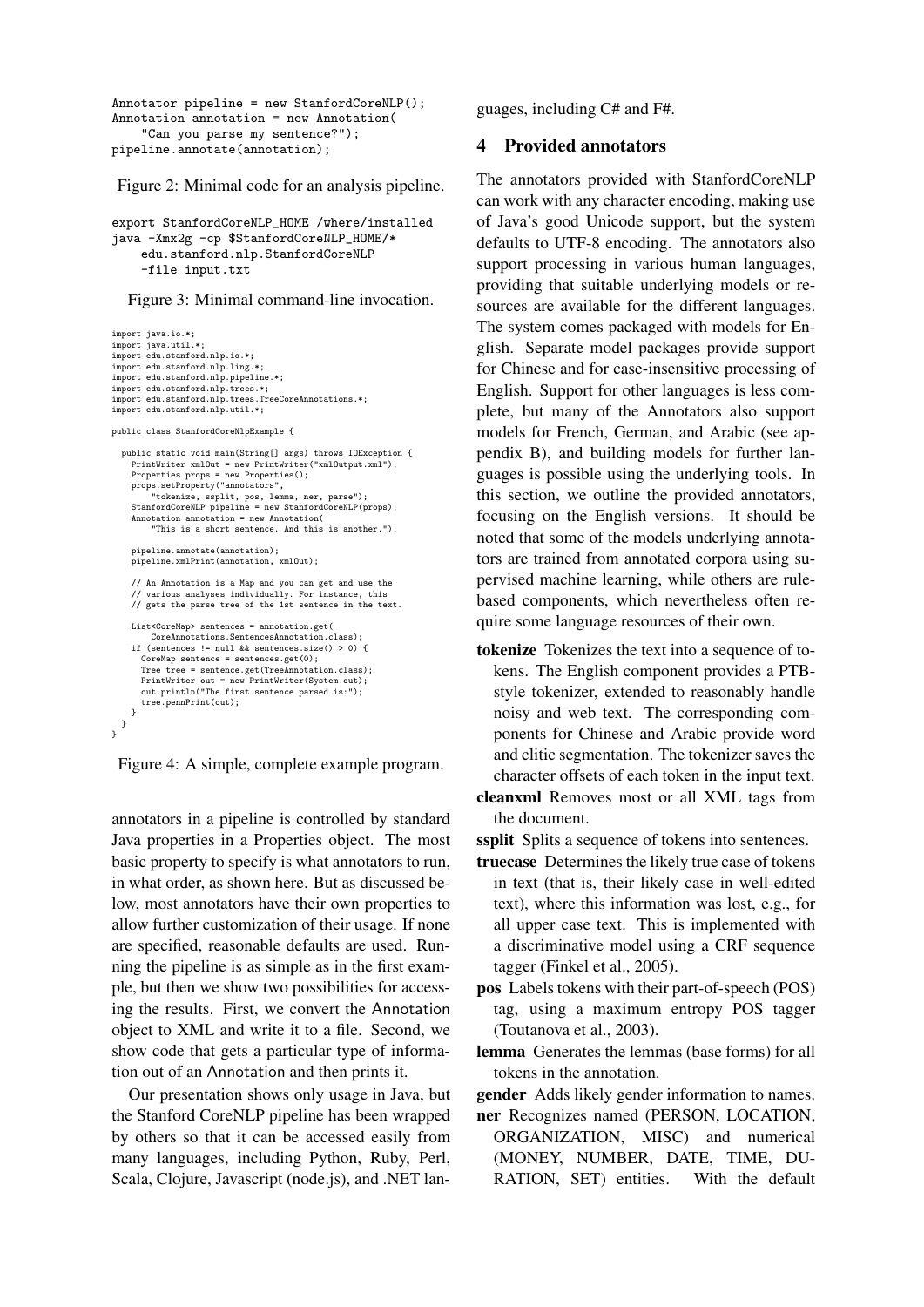annotators, named entities are recognized using a combination of CRF sequence taggers trained on various corpora (Finkel et al., 2005), while numerical entities are recognized using two rule-based systems, one for money and numbers, and a separate state-of-the-art system for processing temporal expressions (Chang and Manning, 2012).

- regexner Implements a simple, rule-based NER over token sequences building on Java regular expressions. The goal of this Annotator is to provide a simple framework to allow a user to incorporate NE labels that are not annotated in traditional NL corpora. For example, a default list of regular expressions that we distribute in the models file recognizes ideologies (IDE-OLOGY), nationalities (NATIONALITY), religions (RELIGION), and titles (TITLE).
- parse Provides full syntactic analysis, including both constituent and dependency representation, based on a probabilistic parser (Klein and Manning, 2003; de Marneffe et al., 2006).
- sentiment Sentiment analysis with a compositional model over trees using deep learning (Socher et al., 2013). Nodes of a binarized tree of each sentence, including, in particular, the root node of each sentence, are given a sentiment score.
- dcoref Implements mention detection and both pronominal and nominal coreference resolution (Lee et al., 2013). The entire coreference graph of a text (with head words of mentions as nodes) is provided in the Annotation.

Most of these annotators have various options which can be controlled by properties. These can either be added to the Properties object when creating an annotation pipeline via the API, or specified either by command-line flags or through a properties file when running the system from the command-line. As a simple example, input to the system may already be tokenized and presented one-sentence-per-line. In this case, we wish the tokenization and sentence splitting to just work by using the whitespace, rather than trying to do anything more creative (be it right or wrong). This can be accomplished by adding two properties, either to a properties file:

tokenize.whitespace: true ssplit.eolonly: true

```
/** Simple annotator for locations stored in a gazetteer. */
package org.foo;
public class GazetteerLocationAnnotator implements Annotator {
  // this is the only method an Annotator must implement
  public void annotate(Annotation annotation) {
    // traverse all sentences in this document
         function and Schoonces in this document<br>(CoreMap sentence:annotation.get(SentencesAnnotation.class)) {
      // loop over all tokens in sentence (the text already tokenized)
      List<CoreLabel> toks = sentence.get(TokensAnnotation.class);
      for (int start = 0; start < toks.size(); start++) {
           assumes that the gazetteer returns the token index
         // after the match or -1 otherwise
         int end = Gazetteer.isLocation(toks, start);
        if (end > start) {
          for (int i = start; i < end; i +1) {
             toks.get(i).set(NamedEntityTagAnnotation.class,"LOCATION");
          }
        \overline{ }}
    }
 }
}
```
Figure 5: An example of a simple custom annotator. The annotator marks the words of possibly multi-word locations that are in a gazetteer.

```
props.setProperty("tokenize.whitespace", "true");
props.setProperty("ssplit.eolonly", "true");
```
or via command-line flags:

-tokenize.whitespace -ssplit.eolonly

We do not attempt to describe all the properties understood by each annotator here; they are available in the documentation for Stanford CoreNLP. However, we note that they follow the pattern of being  $x.y$ , where  $x$  is the name of the annotator that they apply to.

## 5 Adding annotators

While most users work with the provided annotators, it is quite easy to add additional custom annotators to the system. We illustrate here both how to write an Annotator in code and how to load it into the Stanford CoreNLP system. An Annotator is a class that implements three methods: a single method for analysis, and two that describe the dependencies between analysis steps:

> public void annotate(Annotation annotation); public Set<Requirement> requirementsSatisfied(); public Set<Requirement> requires();

The information in an Annotation is updated in place (usually in a non-destructive manner, by adding new keys and values to the Annotation). The code for a simple Annotator that marks locations contained in a gazetteer is shown in figure 5.<sup>2</sup> Similar code can be used to write a wrapper Annotator, which calls some pre-existing analysis component, and adds its results to the Annotation.

in code:

 $2$ The functionality of this annotator is already provided by the regexner annotator, but it serves as a simple example.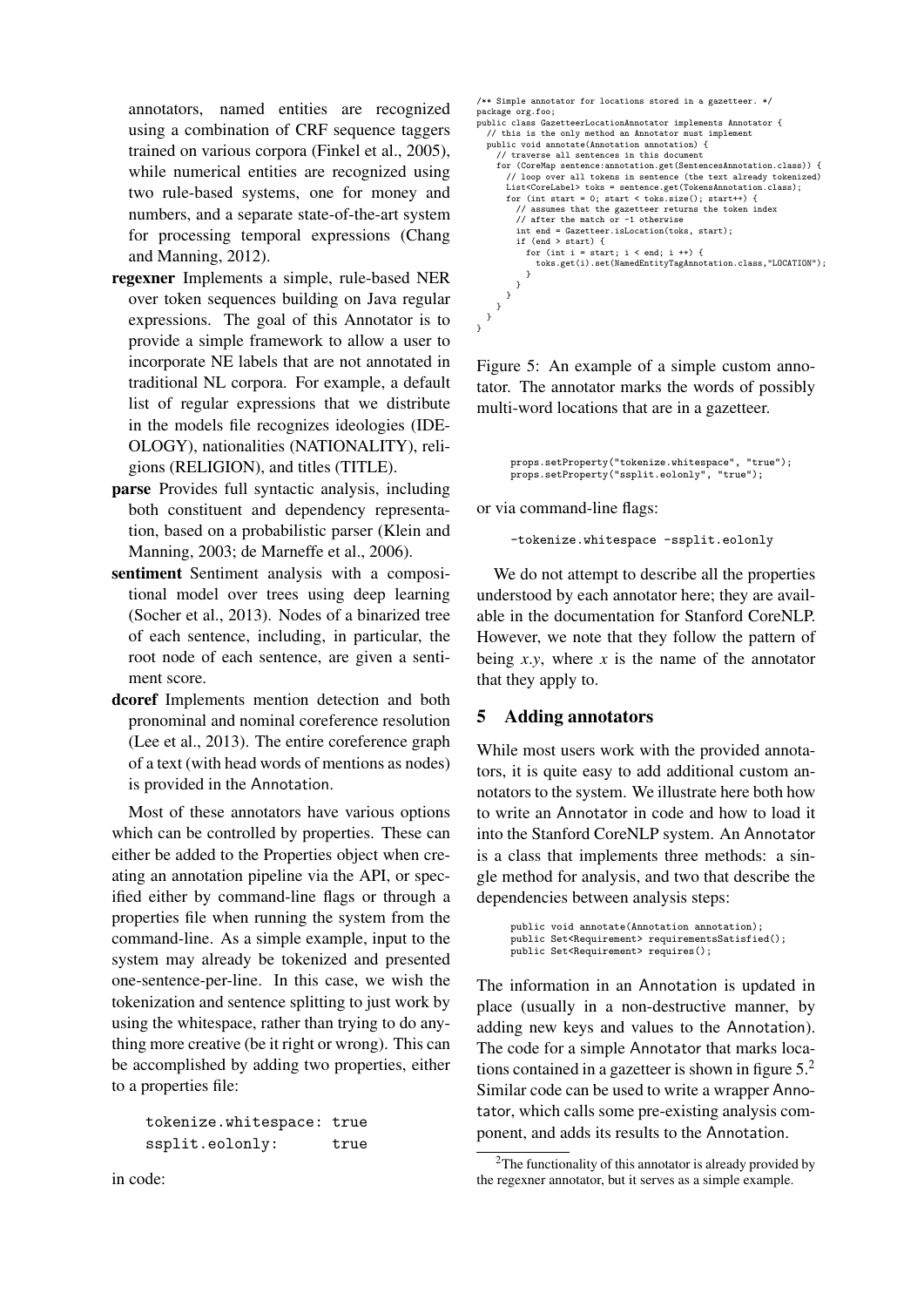While building an analysis pipeline, Stanford CoreNLP can add additional annotators to the pipeline which are loaded using reflection. To provide a new Annotator, the user extends the class edu.stanford.nlp.pipeline.Annotator and provides a constructor with the signature (String, Properties). Then, the user adds the property

```
customAnnotatorClass.FOO: BAR
```
to the properties used to create the pipeline. If FOO is then added to the list of annotators, the class BAR will be loaded to instantiate it. The Properties object is also passed to the constructor, so that annotator-specific behavior can be initialized from the Properties object. For instance, for the example above, the properties file lines might be:

customAnnotatorClass.locgaz: org.foo.GazetteerLocationAnnotator annotators: tokenize,ssplit,locgaz locgaz.maxLength: 5

## 6 Conclusion

In this paper, we have presented the design and usage of the Stanford CoreNLP system, an annotation-based NLP processing pipeline. We have in particular tried to emphasize the properties that we feel have made it successful. Rather than trying to provide the largest and most engineered kitchen sink, the goal has been to make it as easy as possible for users to get started using the framework, and to keep the framework small, so it is easily comprehensible, and can easily be used as a component within the much larger system that a user may be developing. The broad usage of this system, and of other systems such as NLTK (Bird et al., 2009), which emphasize accessibility to beginning users, suggests the merits of this approach.

## A Pointers

Website: http://nlp.stanford.edu/software/ corenlp.shtml Github: https://github.com/stanfordnlp/CoreNLP Maven: http://mvnrepository.com/artifact/edu. stanford.nlp/stanford-corenlp License: GPL v2+

Stanford CoreNLP keeps the models for machine learning components and miscellaneous other data files in a separate models jar file. If you are using Maven, you need to make sure that you list the dependency on this models file as well as the code jar file. You can do that with code like the following in your pom.xml. Note the extra dependency with a classifier element at the bottom.

```
<dependency>
  <groupId>edu.stanford.nlp</groupId>
  <artifactId>stanford-corenlp</artifactId>
  <version>3.3.1</version>
</dependency>
<dependency>
 <groupId>edu.stanford.nlp</groupId>
 <artifactId>stanford-corenlp</artifactId>
 <version>3.3.1</version>
  <classifier>models</classifier>
</dependency>
```
### B Human language support

We summarize the analysis components supported for different human languages in early 2014.

| Annotator   | Ara- | Chi- | Eng- | Fre- | Ger- |
|-------------|------|------|------|------|------|
|             | bic  | nese | lish | nch  | man  |
| Tokenize    |      |      |      |      |      |
| Sent. split |      |      |      |      |      |
| Truecase    |      |      |      |      |      |
| <b>POS</b>  |      |      |      |      |      |
| Lemma       |      |      |      |      |      |
| Gender      |      |      |      |      |      |
| <b>NER</b>  |      |      |      |      |      |
| RegexNER    |      |      |      |      |      |
| Parse       |      |      |      |      |      |
| Dep. Parse  |      |      |      |      |      |
| Sentiment   |      |      |      |      |      |
| Coref.      |      |      |      |      |      |

### C Getting the sentiment of sentences

We show a command-line for sentiment analysis.

```
$ cat sentiment.txt
I liked it.
It was a fantastic experience.
```
The plot move rather slowly. \$ java -cp "\*" -Xmx2g edu.stanford.nlp.pipeline.StanfordCoreNLP -annotators tokenize,ssplit,pos,lemma,parse,sentiment -file sentiment.txt Adding annotator tokenize Adding annotator ssplit Adding annotator pos Reading POS tagger model from edu/stanford/nlp/models/pos-tagger/ english-left3words/english-left3words-distsim.tagger ... done [1.0 sec]. Adding annotator lemma Adding annotator parse Loading parser from serialized file edu/stanford/nlp/models/lexparser/<br>englishPCFG.ser.gz ... done [1.4 sec]. englishPCFG.ser.gz ... done [1.4 sec]. Adding annotator sentiment Ready to process: 1 files, skipped 0, total 1 Processing file /Users/manning/Software/stanford-corenlp-full-2014-01-04/ sentiment.txt ... writing to /Users/manning/Software/ stanford-corenlp-full-2014-01-04/sentiment.txt.xml {

Annotating file /Users/manning/Software/stanford-corenlp-full-2014-01-04/ sentiment.txt [0.583 seconds]

} [1.219 seconds]

Processed 1 documents

Skipped 0 documents, error annotating 0 documents Annotation pipeline timing information:

PTBTokenizerAnnotator: 0.0 sec.

WordsToSentencesAnnotator: 0.0 sec.

POSTaggerAnnotator: 0.0 sec.